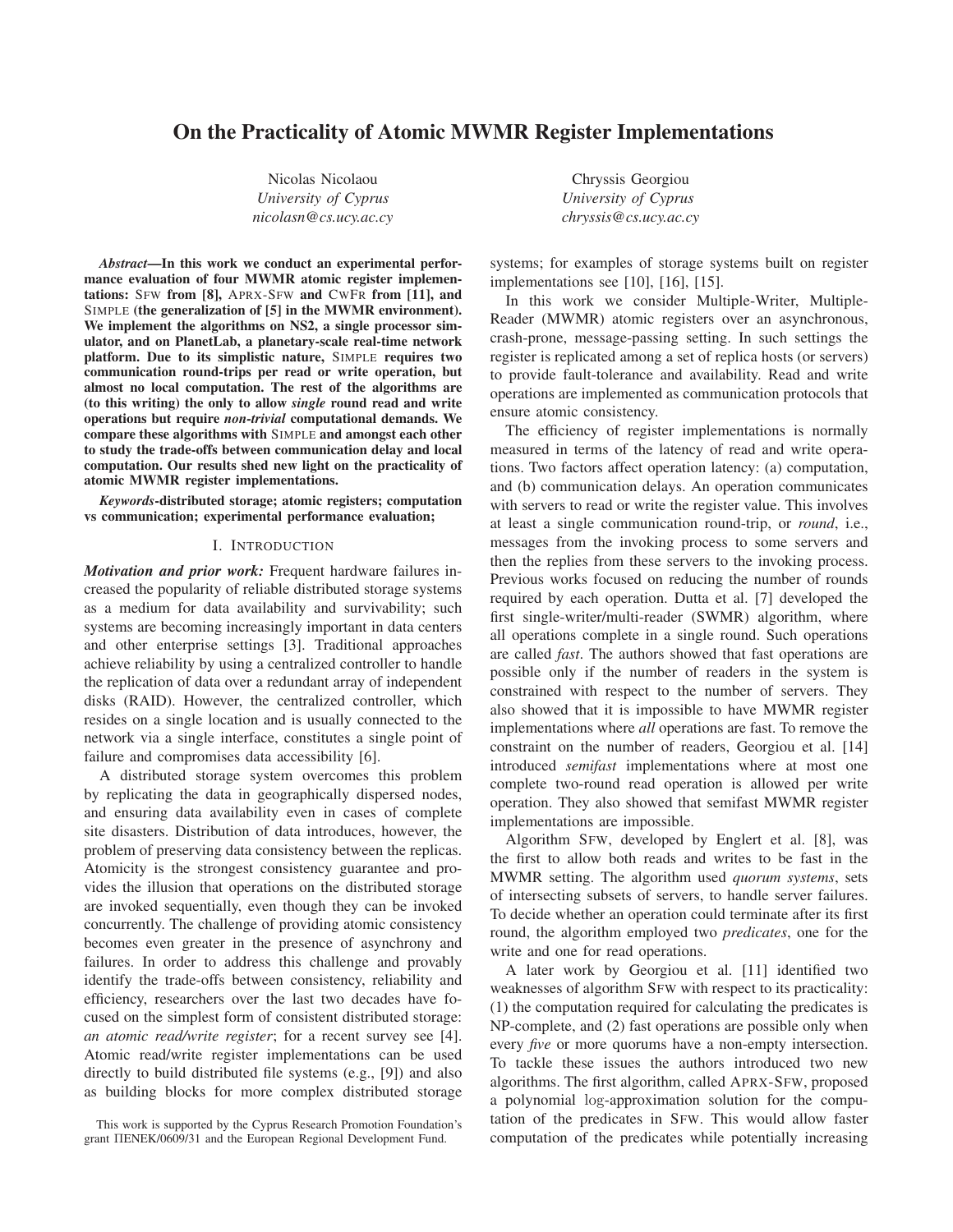the number of two-round operations. To tackle the second weakness of SFW, the authors presented algorithm CWFR that uses *Quorum Views* [13], client-side decision tools, to allow some fast *read* operations without additional constraints on the underlying quorum system. Write operations in this implementation always take two rounds to complete. *See [12] for more discussion on related work.*

All the above algorithms have been rigorously proven to guarantee atomic consistency and theoretical analyses provide clues for their efficiency. However, little work has been done to study the practicality and effectiveness of these approaches over realistic, planetary-scale adverse environments. The efficiency of these approaches would greatly affect any distributed file or storage system built on top of them. Furthermore, as the effect of the performance metrics is orthogonal one may wonder: "When shall we prefer reduced communication for increased computation and when vice-versa?"

*Contributions and results:* In this work we attempt to provide empirical evidence on the efficiency and practicality of MWMR atomic register implementations and give an answer to the above question. More precisely, we experimentally evaluate the performance of algorithms SFW, APRX-SFW, and CWFR as they are the only known algorithms to this writing to allow single round writes and reads in the MWMR model. To observe the benefits of reducing the number of communication rounds per operation, we compare our findings with the performance of algorithm SIMPLE, an all two-round algorithm. To test the *efficiency* of the algorithms we first implement them on NS2 [2], and to test their *practicality* we deploy them on PlanetLab [1], a planetary scale real-time network platform. In more detail:

**(a)** To test *efficiency*, we simulate the algorithms on the NS2 [2] network simulator. The controlled environment of NS2 allows us to test the performance of the algorithms under different environmental conditions. In particular, the operation latency of the algorithms is tested under the following simulation scenarios: (1) Variable number of readers/writers/servers, (2) Deployment of different quorum constructions, and (3) Variable network delay.

Our obtained results on NS2 confirm the high computation demands of SFW over APRX-SFW as theoretically proven in [11]. In addition, they suggest that the computation burden needed by APRX-SFW and CWFR is lower than the communication cost of a second communication round in most scenarios, by comparing the two algorithms with algorithm SIMPLE. In terms of scalability, it appears that every algorithm suffers a performance degradation as the number of participants is increasing. Finally, we observe that long network delays promote algorithms with high computational demands and fewer communication rounds (such as algorithm APRX-SFW). In general we can say that the simulation promotes CWFR as the most efficient algorithm, in most of the scenarios.

**(b)** To test *practicality*, we implement and deploy the algo-

rithms on PlanetLab [1], an overlay network infrastructure composed of machines that are located throughout the globe. Given the adverse and unpredictable conditions of this realtime system, we measure and compare the operation latency of the algorithms under two different families of service scenarios: (1) Variable number of readers/writers/servers, (2) Deployment of different quorum constructions. In our implementations communication was established via TCP/IP and the C/C++ programming language and sockets were used for interfacing with TCP/IP.

Our findings also suggest that the computation burden of algorithms CWFR and APRX-SFW is lower than the communication cost of the second round required by algorithm SIMPLE in most of the scenarios. More precisely, computation does not appear to have a great impact on the performance of the algorithms. This is partly due to the fact that both CWFR and APRX-SFW exhibit a percentage of slow operations under 20%. Also, unlike NS2, there are a number of machines executing our protocols and thus computation is no longer performed by a single machine. In terms of scalability, we still observe a degradation on the performance of the algorithms as the number of participants increases. In addition, we observe that the intersection degree of the quorum system can play a decisive factor as it affects in a large degree the performance of APRX-SFW. The higher the intersection degree the more reads/writes can be fast. Even though this is true, the average latency achieved by APRX-SFW in environments with small intersection degree is not much higher than the latency of the competition. In general we can say that PlanetLab promotes APRX-SFW as the most practical algorithm, in most of the scenarios.

### II. MODEL AND DEFINITIONS

We consider the asynchronous message-passing model. There are three distinct finite sets of crash-prone processes: a set of readers  $R$ , a set of writers  $W$ , and a set of servers  $S$ . The identifiers of all processes are unique and comparable. Communication among the processes is accomplished via reliable communication channels.

*Servers and quorums:* Servers are arranged into intersecting sets, or *quorums*, that together form a quorum system  $Q$ . A quorum system ℚ is called an *n-wise quorum system* if for any  $A \subseteq \mathbb{Q}$ , s.t.  $|A| = n$  we have  $\bigcap_{Q \in A} Q \neq \emptyset$ . We call n the *intersection degree* of ℚ. Any quorum system is a *2-wise* (pairwise) quorum system. At the other extreme, a ∣ℚ∣*-wise* quorum system has a common intersection among all quorums. From the definition it follows that an *n-wise* quorum system is also a *k-wise* quorum system, for 2 ≤  $k \leq n$ .

Processes may fail by crashing. A process *i* is *faulty* in an execution if  $i$  crashes in the execution (once a process crashes, it does not recover); otherwise is *correct*. A quorum  $Q \in \mathbb{Q}$  is non-faulty if  $\forall i \in Q$ , i is correct; otherwise  $Q$  is faulty. We assume that at least one quorum in  $Q$  is non-faulty in any execution.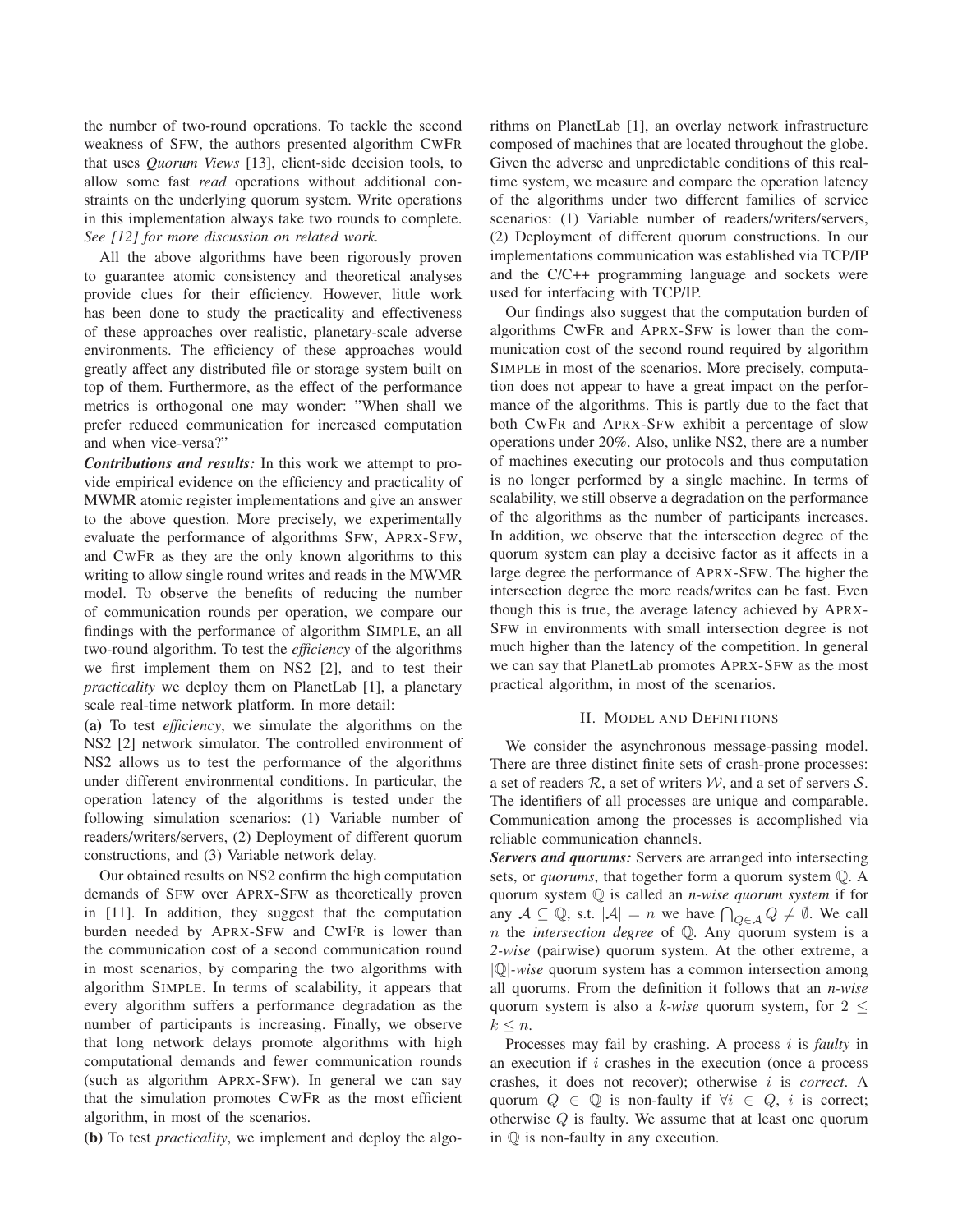*Atomicity:* We study atomic read/write register implementations, where the register is replicated at servers. Reader/writer *invokes* a read(resp. write) operation when it receives a read(resp. write) request. An operation terminates with the corresponding acknowledgment, called the *response* of the process. Finally, an operation  $\pi$  is *incomplete* when the invocation of  $\pi$  does not have the associated response; otherwise  $\pi$  is *complete*. We assume that requests made by read and write processes are *well-formed*: a process does not request a new operation until it receives the response for a previously invoked operation.

We say that an operation (read or write)  $\pi_1$  precedes another operation  $\pi_2$ , or  $\pi_2$  *succeeds*  $\pi_1$ , if the response for  $\pi_1$  precedes in real time the invocation of  $\pi_2$ . Two operations are *concurrent* if neither precedes the other.

Atomicity provides the illusion that operations are performed sequentially even though they may be performed concurrently. Notice that every process in the system must determine the same *partial* sequence of operations.

*Efficiency and Fastness:* We measure the efficiency of an atomic register implementation in terms of *computation* and *communication round-trips* or *rounds*. A round is defined as follows [7], [14], [13]: Process  $p$  performs a communication round during operation  $\pi$  if all of the following hold: (1) p sends request messages that are a part of  $\pi$  to a set of processes, (2) any process  $q$  that receives a request message from p for operation  $\pi$ , replies without delay. (3) when process  $p$  receives "enough" replies it terminates the round (either completing  $\pi$  or starting new round).

Operation  $\pi$  is *fast* [7] if it completes after its first communication round. We use quorum systems and *tags* to impose an ordering on, the values written to the register replicas. A tag contains a timestamp (counter) and the writer's identifier.

#### III. ALGORITHM OVERVIEW

We now overview the algorithms we evaluate. A more comprehensive description of the algorithms appears in [12]. We assume that the algorithms use quorum systems and follow the failure model presented in Section II. Thus, termination is guaranteed as long as each read and write operation waits for replies from a single quorum. To order the written values the algorithms use (tag, value) pairs.

Algorithm SIMPLE is a generalization of the algorithm presented by Attiya et al. [5] for the SWMR model. The algorithm uses two round read and write protocols. During the first round, read and write operations query a quorum of servers for the maximum tag. In the second round a write operation generates a new tag and propagates the new tag along with the value to be written to a quorum of servers. A read operation propagates the maximum tag-value pair it discovered in its first round to a quorum of servers, before returning the value associated with the maximum tag.

Algorithm SFW [8] introduces the server side ordering technique which moves partial responsibility for the ordering of the written values to the servers. Thus, servers increase their local tag whenever they receive a write request. In SFW, reads and writes may perform 1 or 2 communication rounds. During their first round they query a quorum of servers for the latest tags introduced in the system. The messages received are used to evaluate a write predicate on the writer side and a read predicate on the reader side. If the predicate is satisfied then the write (resp. read) completes in a single communication round. Otherwise they perform a second communication round. During this round the write operation propagates the maximum discovered tag with the value to be written. A read operation propagates the maximum tagvalue pair discovered in the first round. Algorithm APRX-SFW [11] improves the computational complexity of the predicates by approximating their validation. The read and write protocols remain the same as in SFW.

Algorithm CWFR [11] allows 2 round writes and 1 or 2 round reads on top of general quorum constructions. The write protocol is identical to the that of SIMPLE. The read protocol queries a quorum of servers during its first round and tries to detect the latest potentially completed write operation among the replies. To do so, CWFR utilizes a generalized form of Quorum Views [13] for the MWMR model. If the detection of such write is possible then the read returns that write's value in a single round. Otherwise, the read performs a second round and propagates the maximum tag-value pair it discovered during its first round.

Table I accumulates the theoretical communication and computation burdens of the four algorithms. Columns WR and RR show how many rounds are required per write and read operation respectively. Columns RC and WC present the computation required by each algorithm and the last column the technique the algorithm incorporates to decide on the values read/written on the atomic register.

#### IV. EXPERIMENTATION PLATFORM

This section presents the testbed we considered for the two experimentation environments. For both NS2 [2] and Planetlab [1] we describe the parameters we use in our implementations along with our execution scenarios.

The general testbed of our experiments consists of a set of writer, reader, and server nodes. Servers are organized in majority quorums. As discussed in [8], assuming  $|S|$  servers out of which f can crash, we can construct an  $(\frac{|\mathcal{S}|}{f}-1)$ wise quorum system ℚ. Each quorum  $Q \in \mathbb{Q}$  has size  $|Q| =$  $|\mathcal{S}| - f$ . The processes are not aware of f but they are aware of the quorum system which is generated *a priori* and is distributed to each node in the service.

# *A. NS2 Simulator*

Communication between the nodes is established via bidirectional links, with 1Mb bandwidth, latency of  $10ms$ , and DropTail queue; this resembles an average connection in real environments. To model local asynchrony, each node sends messages after a random delay between 0 and 0.3 sec. From pretests we run, we observed that larger delays did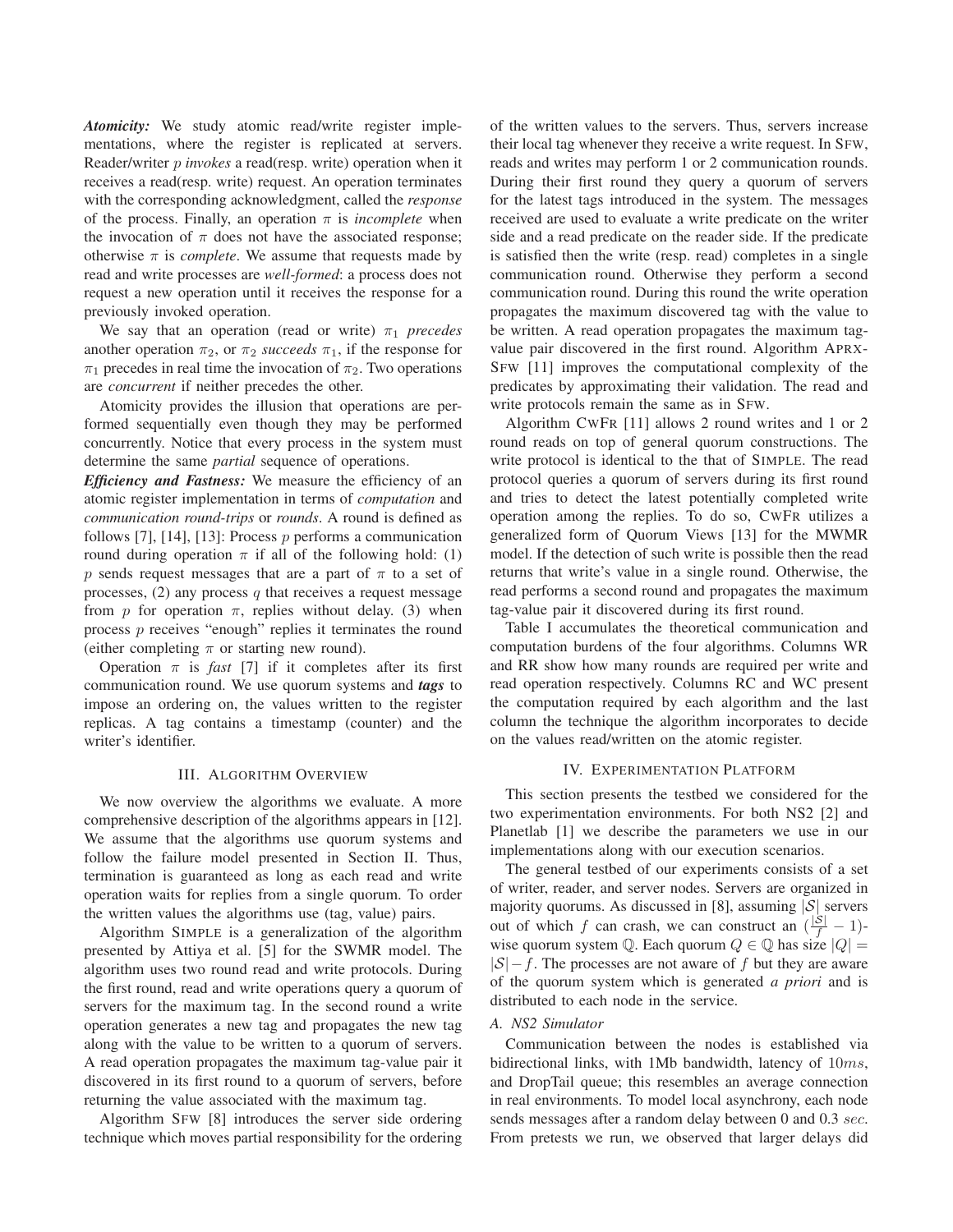| Algorithm       | WR     | RR     | RC                                            | <b>WC</b>      | <b>Decision Tool</b>       |
|-----------------|--------|--------|-----------------------------------------------|----------------|----------------------------|
| <b>SIMPLE</b>   |        |        | 21 ISI                                        | 0(ISI          | Highest Tag                |
| <b>SFW</b>      | or $2$ | or $2$ | $O(2^{ Q -1})$                                | $O(2^{ Q -1})$ | Predicates                 |
| <b>APRX-SFW</b> | or $2$ | or $2$ | $O( \mathcal{W}  \mathcal{S} ^2 \mathbb{Q} )$ |                | Predicate Approximation    |
| CwFR            |        | or $2$ |                                               | 0(ISI          | Quorum Views / Highest Tag |

Table I

THEORETICAL COMPARISON OF THE FOUR ALGORITHMS.

not affect the trend of our results but rather the simulation termination time. So we used the largest value at which our simulations were terminating in a reasonable time (around a week). We ran NS2 in Ubuntu, on a Centrino 1.8GHz processor. The average of 5 samples per scenario provided the stated operation latencies.

We use the positive time parameters  $rInt = 4 sec$  and  $wInt = 4 sec$  to model operation frequency. Readers and writers pick a uniformly random time between  $[0 \dots rInt]$ and  $[0 \dots wInt]$ , respectively, to invoke their next read (resp. write) operation. We allow each participant to perform up to 25 operations (this totals to 500-4000 operations in the system). As testing the performance of the algorithms under high concurrency was our main goal, we decided to allow more operations per participant than allowing more than 80 participants in the service; larger participation was delaying the simulation without providing any further insight on the comparison of the algorithms.

### *B. Planetlab Configuration*

PlanetLab is an overlay network infrastructure, composed of 1075 machines at 525 locations worldwide. As opposed to NS2, Planetlab provides no control over the network components and execution sequence of the algorithms.

Our implementations were written in C++ programming language and communication between the nodes was established via C sockets and TCP/IP. For our experiments we used 20 physical machines (see [12] for a description of these machines). Each machine was used to host one or more processes. All the servers were hosted on the first 10 machines in a round robin fashion. For instance, if the number of servers were 15 then the first 5 machines were hosting two server instances. The first 10 machines were chosen to split our servers geographically throughout the globe. The readers and the writers ran on all 20 machines starting from the  $10^{th}$  machine and following a round robin technique. Thus, some of the first 10 machines could run a server and a client at the same time.

We use the time parameters  $rInt = 10 sec$  and  $wInt =$ 10sec to model operation frequency. Readers and writers pick a uniformly at random time between  $[0 \dots rInt]$  and  $[0 \dots wInt]$ , respectively, to invoke their next read (resp. write) operation. Each reader and writer chooses a new timeout every time their latest operation is completed. For our experiments we allow each participant to perform up to 20 operations (this totals to 400-3000 operations).

*Difficulties with Planetlab:* The hectic environment in Planetlab introduced the following difficulties.

*Multiplexing:* The traditional forking approach for the clientserver communication would have introduced new processes in the system (children). This may have affected the correctness of the algorithms. Instead, the multiplexing technique allowed the server to individually communicate with every client via a non-blocking socket connection without affecting correctness.

*Resource Limits:* PlanetLab offers limited resources for each experiment. Also, the master machine that starts the experiments has limitations on the number of processes that can be initiated concurrently. For these reasons we bounded the number of readers and writers to 40.

*Sampling:* The extremely adverse environment of Planetlab affected the results of the algorithms when their runs were separated by large time intervals. Running the algorihtms in an alternating fashion overcame this problem.

*Weighted Average Time:* Reader and writer failures affected the computation of the average latency time. We obtained a weighted average by dividing the total operation latency over the total number of terminated processes for all 5 sample runs of an algorithm.

## *C. Scenarios*

The scenarios were designed to test (i) scalability of the algorithms as the number of readers, writers and servers increases, (ii) the relation between quorum system deployment and operation latency, and (iii) whether network delays may favor the algorithms that minimize the communication rounds (only on NS2). In particular we consider the following parameters:

*Number of Participants:* We run every test with 10, 20, 40, and 80 readers and writers on NS2 and 10, 20, 30, 40 readers and writers on Planetlab. To test the scalability of the algorithms with respect to the number of replicas in the system we ran all of the above tests with 10, 15, 20, and 25 servers. Such tests highlight whether an algorithm is affected by the number of participants in the system, and subsequently by the increasing number of concurrent read and write operations. The more the servers on the other hand, the more concurrent values may coexist in the service. So, algorithms like APRX-SFW and CWFR, who examine all the discovered values and do not rely on the maximum value, may suffer from local computation delays.

*Quorum System Construction:* Majority quorums can provide quorum systems with high intersection degree. As the number of servers  $|\mathcal{S}|$  varies between 10, 15, 20, and 25, we ran the tests for two different failure values, i.e.  $f = 1$  and  $f = 2$ . This affects our environment in two ways: (i) we get quorum systems with different quorum intersection degrees, and (ii) we obtain quorum systems with different number of quorum members. Changes on the quorum constructions help us evaluate how the algorithms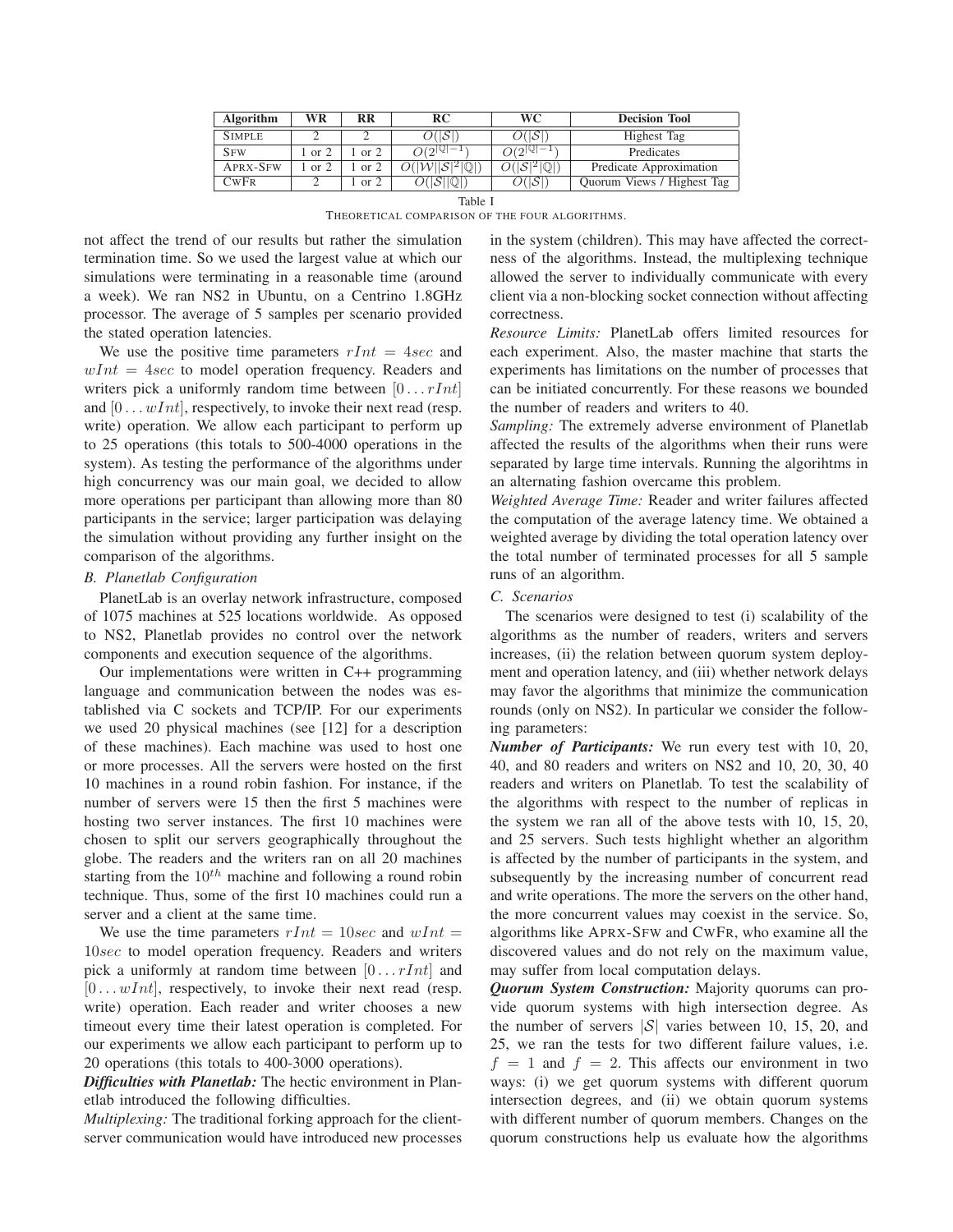handle various intersection degrees and quorum systems of various memberships.

*Network Latency:* In a controlled environment like NS2 it is interesting to examine what is the impact of the network latency on the overall performance of the algorithms. In this scenario (only applied in NS2) we examined whether higher network latencies may favor algorithms (like CWFR and APRX-SFW) that, although they have high computation demands, they allow single round operations. For this scenario we change the latency of the network from 10ms to 500ms and we deploy a 6-wise quorum construction.

### V. RESULTS AND ANALYSIS

We now discuss our experimentation results. Our discussion is accompanied by sample plots for each scenario in Figures 1 and 2. The complete list of plots appears in [12].

Before we proceed to compare the three algorithms under investigation we established a proof-of-concept comparison between algorithms SFW and APRX-SFW on NS2. Examining the latency of the two algorithms, including both communication and computation costs, provides evidence of the heavy computational burden of algorithm SFW. In particular, we obtained the following numbers for the average read latency: (i)  $|S| = 15$ , SFW  $RL \approx 10s$ , APRX-SFW  $RL \approx 2s$ , and (ii)  $|S| = 20$ , SFW  $RL \approx 1200s$ , APRX-SFW  $RL \approx 2s$ . It appears that the average read latency of algorithm SFW grows exponentially, with respect to the number of servers (and thus quorum members) in the deployed quorum system. On the other hand the average latency of read operations in APRX-SFW grows very slowly. In addition, the number of slow operations in APRX-SFW support the fact that algorithm APRX-SFW implements a log |S|-approximation of SFW. These results demonstrate the performance benefit of using algorithm APRX-SFW over algorithm SFW. (More details in [12].)

We now compare algorithm APRX-SFW with algorithm CWFR. To examine the impact of the computation on the operation latency, we compare both algorithms to algorithm SIMPLE. Recall that algorithm SIMPLE requires insignificant computation. Thus, the latency of an operation in SIMPLE directly reflects four communication delays (i.e., two rounds).

### *A. NS2 Results*

In the next paragraphs we present how the read and write operation latency is affected by the scenarios we discussed in Section IV-C as those were simulated on NS2.

*Variable Participation:* For this scenario we tested the scalability of the algorithms when the number of readers, writers, and servers changes. Sample plots for this scenario appear in Figures 1a(i) and 1a(ii). These plots present the average latency of read operations when the number of writers is 10 and 80.

From our results follows that the number of writers affects the latency of read and write operations in APRX-SFW significantly, while they do not have a significant impact on the performance of the other two algorithms. As the number of writers grows we observe that the latency of operations for APRX-SFW increases. Such effect is not caused by the number of reader participants.

As can be seen in Figure 1a(i) both CWFR and APRX-SFW maintain an average read latency of 1.8s when no more than 20 writers exist in the service. That is true for most of the server participation scenarios and leaves the latency of read operations for the two algorithms below the latency of read operations in SIMPLE. That suggests that the computation burden does not exceed the latency added by a second communication round. Once the number of writers grows larger than 40 (Figure 1a(ii)) the average read latency of APRX-SFW is higher than the average latency of SIMPLE, even though it allows single round operations. This suggests that the computation takes longer than the second communication round. That was expected, as in APRX-SFW each read operation may examine as many tags as the number of writers. Unlike APRX-SFW, algorithm CWFR seems to sustain the number of slow reads below 30% and the average read latency under 2s in all scenarios. The only case where APRX-SFW over-performs CWFR is when we deploy a quorum system with a large intersection degree (20-wise). Although APRX-SFW allows less slow reads than CWFR, the computation demands of APRX-SFW forced the average read latency of the algorithm to be identical to the average read latency of CWFR.

The only algorithm that allows single round write operations is APRX-SFW. The number of writers and servers however, introduce high computation demands for the write operations. As a result, despite the fast writes, the average write latency of APRX-SFW can be higher than the average write latency of the other two algorithms. Note here that unlike the read operations, writes can be fast in APRX-SFW only when the write predicate holds. So in a 4 wise quorum we observed that every write operation in APRX-SFW performs two communication rounds since the predicate never holds.

*Quorum Construction:* Figure 1b plots the average read  $(1b(i))$  and write  $(1b(ii))$  latency with respect to the number of quorum members in the quorum system.

We observe that incrementing the number of servers, and thus cardinality of the quorum system, reduces the percentage of slow reads for both APRX-SFW and CWFR. Read latency (Figure 1b(i)) on the other hand is not proportional to the reduction on the amount of slow operations. Both algorithms APRX-SFW and CWFR experience an incrementing trend on the latency of the read operations as the number of servers increases. Notice that the read latency in SIMPLE also follows an increasing trend even though every read operation requires two communication rounds to complete. This suggests that as the servers increase in number, each reader needs to exchange more messages, and hence the communication delay is worse. The latency of read operations in CWFR is not affected greatly as the number of servers changes. As a result, CWFR appears to maintain a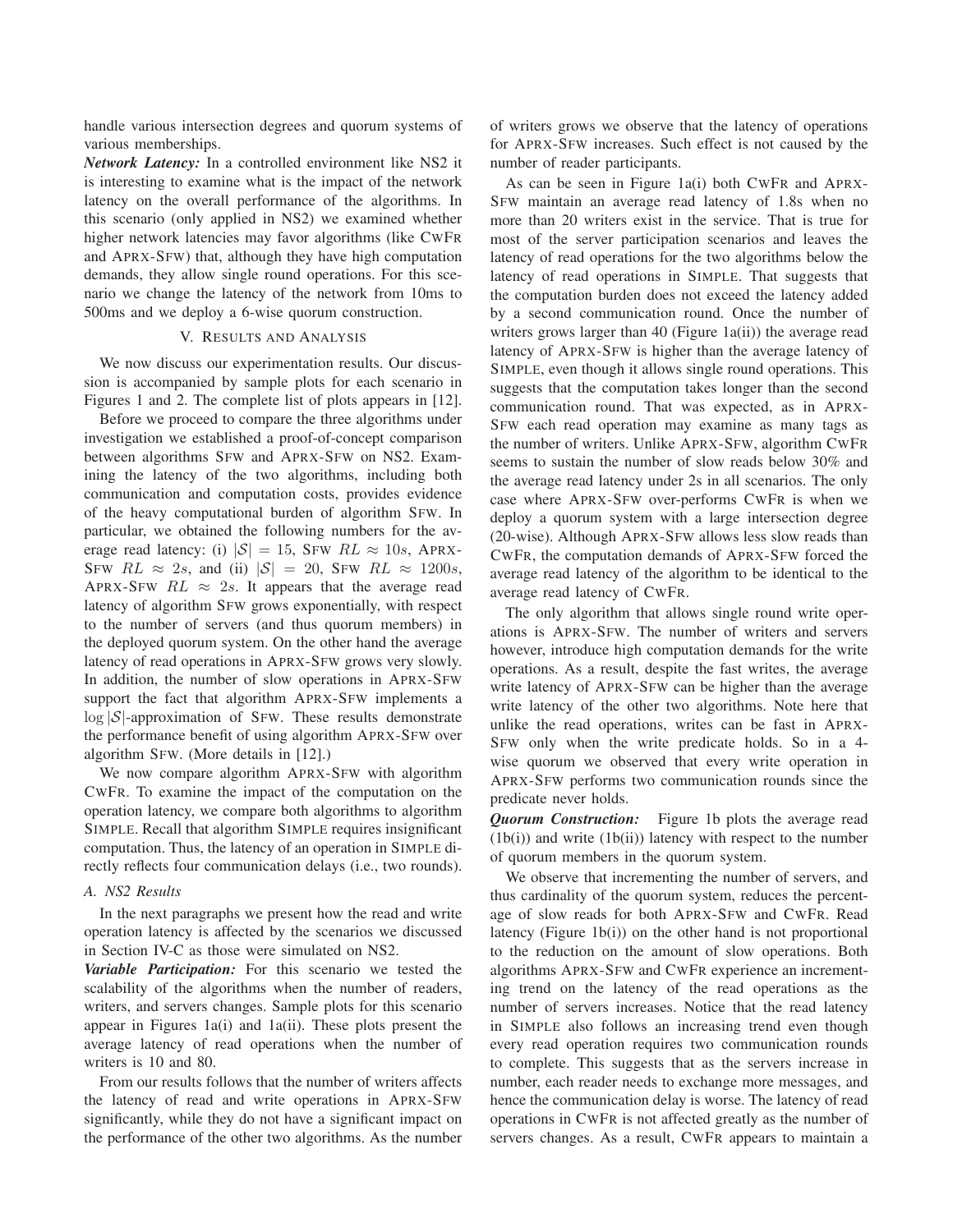

Figure 1. NS2 simulation plots

read latency close to 1.5 sec in every scenario. With this read latency CWFR over-performs algorithm SIMPLE in every scenario as the latter maintains a read latency between 2.5 and 3 sec. Unlike CWFR, algorithm APRX-SFW experiences a more aggressive change on the latency of read operations. The read latency in APRX-SFW is affected by both the number of quorums in the system, and the number of writers in the system. As a result the latency of read operations in APRX-SFW in conditions with a large number of quorum members and writers may exceed the read latency of SIMPLE up to 5 times. The reason for such performance is that every read operation in APRX-SFW the reader examines the tags assigned to every writer and for every tag runs the approximation algorithm on a number of quorums in the system. The more the writers and the quorums in the system, the more time the read operation takes to complete.

Similar observations can be made for the write operations. Observe that although both CWFR and SIMPLE require two communication rounds per write operation, the write latency in these algorithms is affected negatively by the increase of the number of quorums in the system. Also note that the read and write latency of SIMPLE is almost identical. This proves the fact that the computation demands in either operation is also identical. As for APRX-SFW, the increase on the number of servers reduces the amount of slow write operations but increases the average write latency. Comparing with the latency of read operations it appears that although APRX-SFW may allow more fast read operations than writes under the same conditions, the average read latency is higher than the average write latency. The simple explanation for this behavior lie on the evaluation of the read and write predicates. Each reader needs to examine the latest tags assigned to every writer in the system whereas each writer only examines the tags assigned to its own write operation.

*Network Latency:* During our last scenario we considered increasing the latency of the network infrastructure from 10ms to 500ms. With this scenario we want to examine whether in slow networks is more preferable to minimize the amount of rounds, even if that means higher computation demands. We considered just a single setting for this scenario where the number of servers is 15, the maximum number of failures is 2.

In order to establish meaningful conclusions we need to compare the outcomes of the operation performance of this scenario with the respective scenario where the latency is 10ms. We notice that the largest network delay reduces the amount of slow reads for both CWFR and APRX-SFW. In addition the delay indeed helps APRX-SFW to perform better than SIMPLE in scenarios where APRX-SFW was performing identical or worse than SIMPLE when the delay was 10ms. This can be seen in Figures 1c(i) and 1c(ii). As we can see in Figure 1c(i) when the delay was 10ms, the average read latency of APRX-SFW was aligning with the average read latency of SIMPLE. When we increased the network delay to 500ms (Figure 1c(ii)) the average read latency of APRX-SFW was remarkably smaller than the average latency of SIMPLE under the same participation and failure conditions. Similar observations can be made for the write operations.

So we can safely conclude that the network delay can be one of the decisive factors on which algorithm is suitable for a particular application.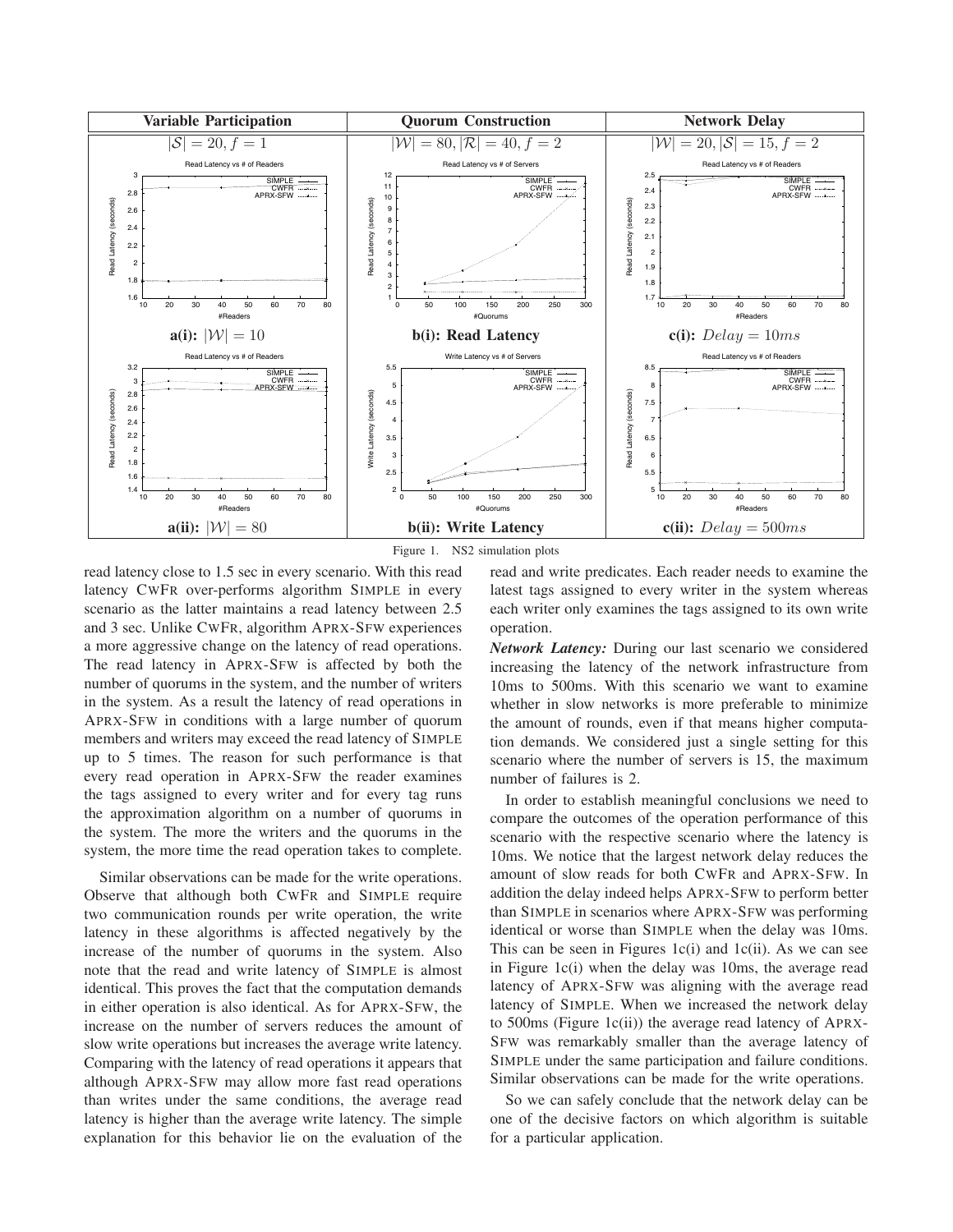

Figure 2. PlanetLab plots

#### *B. PlanetLab results*

Here we discuss our results obtained by implementing the first two scenarios of Section IV-C in PlanetLab. PlanetLab machines often go offline unexpectedly preventing some scenarios to finish and collect their data. As those cases are not frequent we ignore them in our conclusions below.

*Variable Participation:* Figures 2a(i) and 2a(ii) present an example on how the average read latency is affected by the number of writers. For both plots, we use a 19-wise quorum system ( $|\mathcal{S}| = 20, f = 1$ ). and we vary the number of readers. Figure 2a(i) presents a run with 10 writers and Figure 2a(ii) the corresponding run with 40 writers.

Our results in PlanetLab, unlike the results in NS2, show that APRX-SFW over-performs CWFR in most of the cases. This makes it evident that the adverse environment of a realtime system diminishes the high concurrency between read and write operations. Notice that APRX-SFW and CWFR require higher computation demands when multiple writers try concurrently to change the value of the register. Computation is decreased when writes are consecutive. Thus, low concurrency favors algorithms with high computation and low communication demands.

As in NS2, the number of readers has little effect on the average read latency for both APRX-SFW and CWFR. On the other hand, as can also be seen in Figure 2a the read latency of the two algorithms increases as the number of writers grows. Unlike our findings in NS2, the number of writers has a greater impact on the performance of CWFR rather on APRX-SFW. This is another evidence that write operations do not overlap due to the adverse environment, and thus APRX-SFW can discover a valid tag by examining a subset (and not all) of the candidate tags. Both CWFR and APRX-SFW require fewer than 20% of reads to be slow almost in all scenarios. The only scenario where the percentage of slow reads for APRX-SFW rise above 50% is when we deploy a 4-wise quorum system. This demonstrate the dependence of the predicates on the intersection degree of the quorum system used. We discuss this relation in the next paragraph. The large percentage of fast read operations keeps the overall latency of read operations for the two algorithms below the latency of read operations of SIMPLE; this suggests that the computation burden does not exceed the latency added by a second communication round.

Similar to the read operations, the average write latency is only affected by the number of writers and servers in the system. The only algorithm that allows single round write operations is APRX-SFW. We observe that the percentage of slow writes increases as the number of writers increases but it decreases as the number of servers increases. This is expected as more writers result in more write collisions and thus more tags propagated concurrently in the system. It is very interesting that the average write latency of APRX-SFW is below the write latency of the algorithms that require two communication rounds. This shows that the computation burden of APRX-SFW does not exceed the time of the second communication round. Note here that unlike the read operations, writes can be fast in APRX-SFW only when the write predicate holds. So when deploying a 4-wise quorum system that does not allow for the write predicate to hold every write operation in APRX-SFW performs two communication rounds. In such case we observed that the write latency of APRX-SFW was almost identical to the